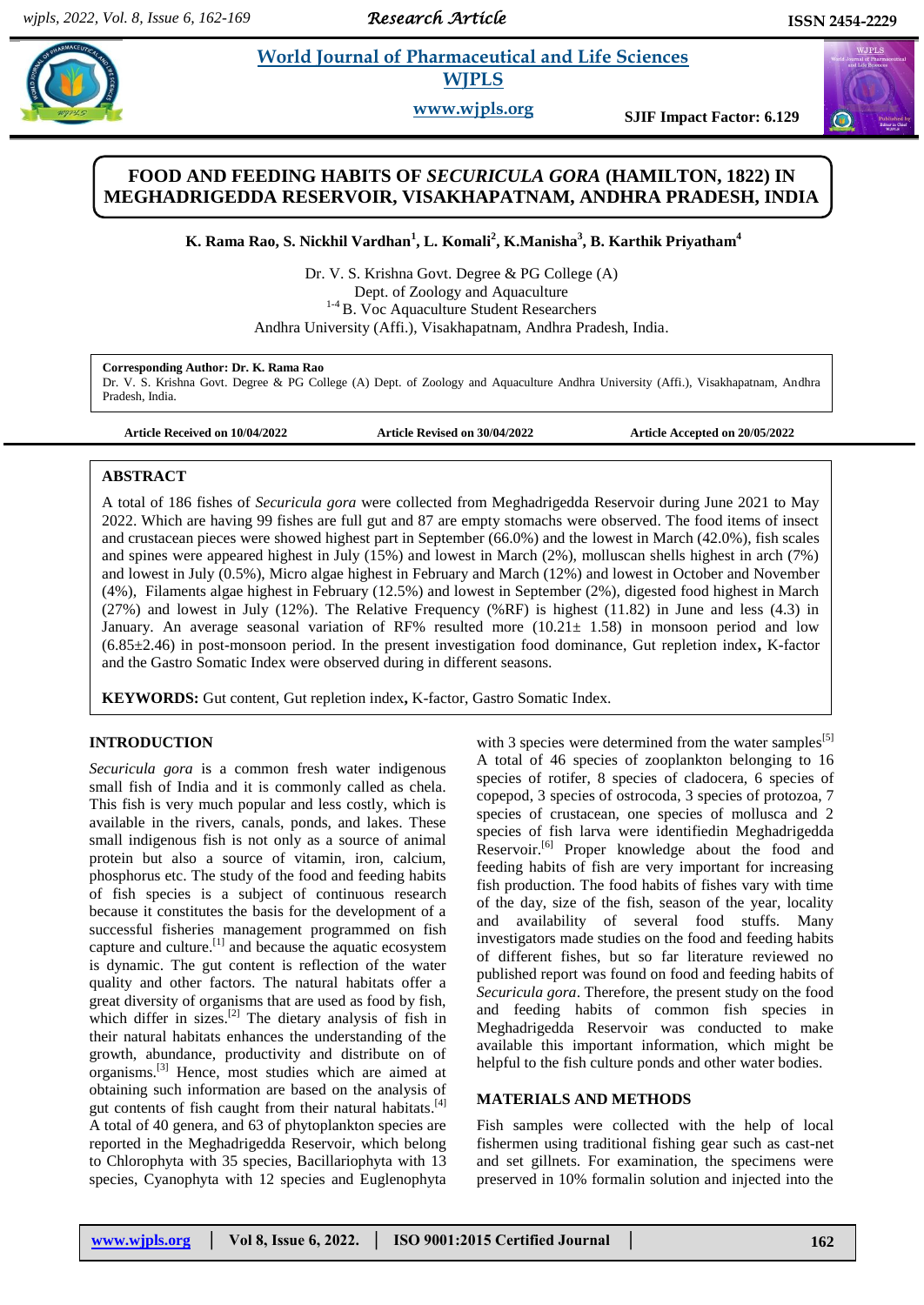gut of all the fishes in order to stop digestion of food items. A total of 168 specimens of Gora Chela were collected from June 2021 to May 2022. The month-wise collection and experiments were made to show the seasonal variation in food choice of the fish. All the experiments were carried out in the laboratory of the Dept. of Zoology and Aquaculture, Dr. V. S Krishna Govt. Degree & PG College (A). The stomach of the fishes were dissected with the help of a simple scissors and the stomach contents were taken into a petridish and the food items were identified by Binocular microscope (Magnification 5X, 10X) and weighted in an electronic balance (Fig 1, 2 & 3). Gravimetric method was followed for estimation of the percentage composition of food items.<sup>[7,8]</sup>

#### **Gut contents analyses**

Each opened stomach was assigned a number of points proportional to its degree of fullness according to an arbitrary 0-20 point scale. In this method, 0, 5, 10, 15 and 20 points were scored for empty, ¼ full, ½ full, ¾ full and full stomachs respectively. Intermediary points were also allotted where necessary according to the proportion of food in the stomach. Stomach contents were sorted out into categories using and analyzed using Relative Frequency (%RF) methods.

$$
RF = \frac{Fi}{Fi} \times 100
$$

Whereas,  $Fi = Frequency$  of item i;  $Fi = Frequency$  of the nth item i.e. number of all Fi. All RF values sum up to 100%. RF is un-weighted by the actual amounts of items in the stomachs but is responsive to the frequency of each in relation to the frequencies of all others. The integrated importance of each food item was then expressed as an Index of Food Dominance (IFD) according to the formula:

$$
IFD = \frac{RF.PP}{\Sigma RF.PP} \times 100 \ \dots \dots \dots 2
$$

Whereas,  $RF = \%$  Relative Frequency of food item;  $PP =$ % Point Percentage

This index ranges from 0-100%. Food items with IFD  $\geq$ 10% were arbitrarily considered as primary diets; those with IFD between 1-9.9% as secondary diets and those with IFD between 1-9.9% as secondary diets and those with IFD  $\langle 1\%$  as incidental food items. The use of IFD to establish overall food preponderance is adequate as it incorporates the RF and PP data, thus minimizing the bias characteristic of cases in which results from different analytical methods are independently interpreted. [9,10]

**The Gut repletion index (GRI) was calculated using the formula**

$$
GRI = \frac{Number of non-empty guts}{Total number of specimens examined} \times 100 --- --- -3
$$

In the point method, the points previously assigned to each stomach were shared among the various contents or food items, taking account of the relative proportions by volume. The mean points gained by each food item were determined.

#### **Numerical count method**

The food items were identified taking a portion of the gut material. The whole volume of the sample was oserved under a microscope. The number of individuals identified and counted a total number of food items. The percentage of individual food item was also determined and recorded. This method was given by Hynes  $(1950)$ .<sup>[7,8,9]</sup>  $\overline{a}$   $\overline{a}$   $\overline{a}$   $\overline{a}$   $\overline{a}$   $\overline{a}$   $\overline{a}$   $\overline{a}$   $\overline{a}$   $\overline{a}$   $\overline{a}$   $\overline{a}$   $\overline{a}$   $\overline{a}$   $\overline{a}$   $\overline{a}$   $\overline{a}$   $\overline{a}$   $\overline{a}$   $\overline{a}$   $\overline{a}$   $\overline{a}$   $\overline{a}$   $\overline{a}$   $\overline{$ 

Percentage of numerical count = 
$$
\frac{\text{Number of individual food item}}{\text{Total number of food items}} \times 100 --- 4
$$

K-factor or the condition – It could call it the BMI or health index of the fish. The factor is calculated using the Fulton formula.

Fish condition factor was calculated as:  $k =$ 100×TW/L*^*3---------(5)

The condition factor of a fish is regarded as the fitness or relative well-being of the fish and it indicates the general metabolism of the fish.

The Gastro Somatic Index (GSI) was calculated to show the trends in the feeding activity of the fish according to the formula.[7]

 $GSI = 100Wf/Wt$  ----------------- (6)

Whereas,  $Wf = Weight(g)$  of food in the gut;  $Wt = Total$ weight (g) of the fish

**Occurrence method**: The number of stomach containing one or more food items were recorded (Hyslop 1980). The number was then expressed as a percentage of all stomach.

**Points method:** In this method, each of the food item was allotted of points on the basis of quantity and all the points gained by different food items were summed up and scale down to percentage to express them in percentage composition of the gut contents of all the fish examined.<sup>[7,11]</sup>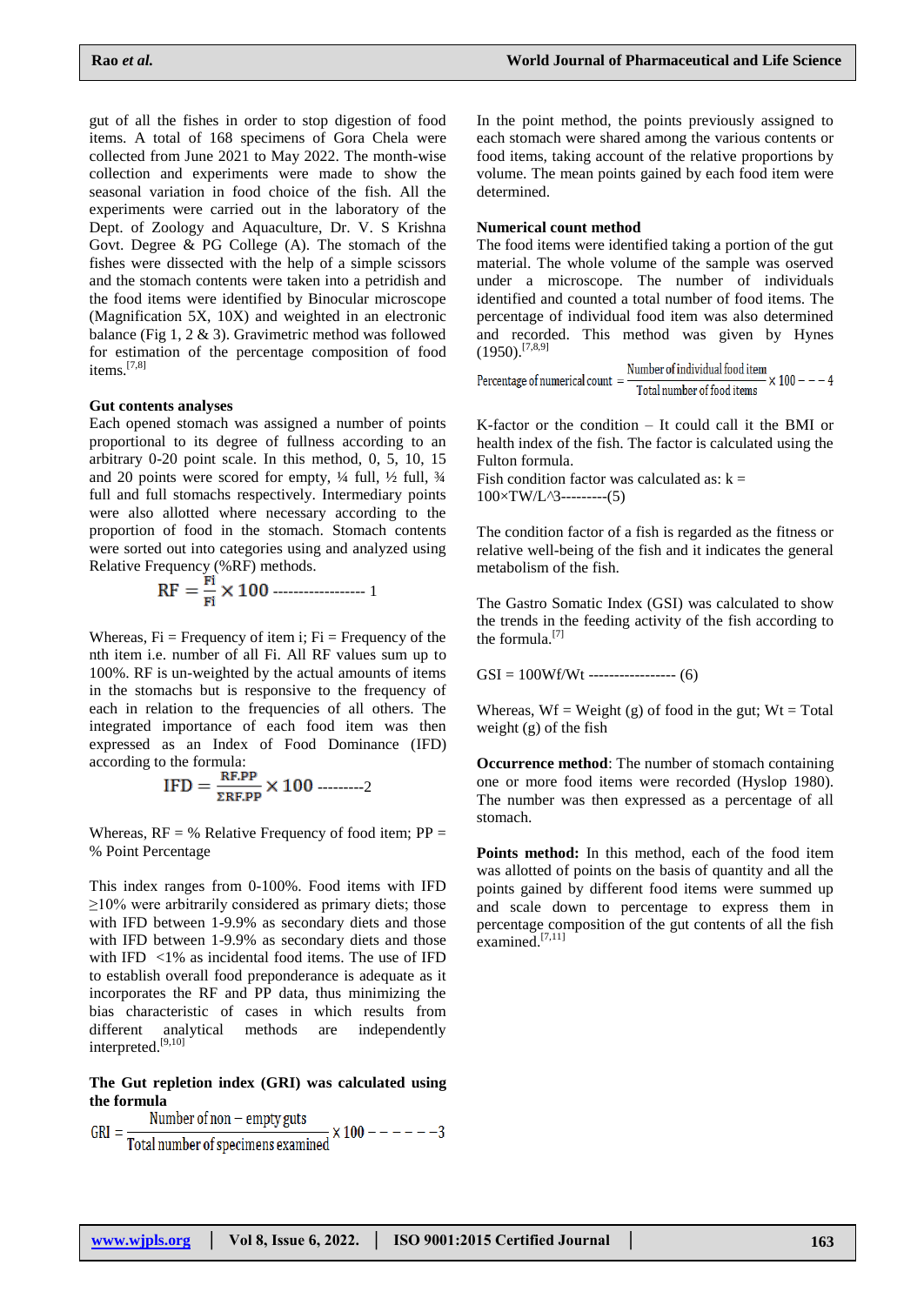

**Fig. 1: Sample collection at Meghadrigedda Reservoir.**



**Fig. 2: Fin formula: D iii 7; A ii-iii 13-15; P i 12-13; V i 7; LL 120-123.**



**Fig. 3: Food materials in** *Securicula gora* **Gut**.

#### **RESULTS AND DISCUSSIONS**

A total of 186 *Securicula gora* gut content were analysed for food items, in these 99 specimens were contain full gut and empty stomachs in87 species. The relative frequency was observed highest (11.82%) in June and lowest (4.30%) in January (Table 1). The mean sizes Total Length were observed highest  $(15.2 \pm 4.26)$  in May and lowest  $(8.22 \pm 3.42)$  in August. The mean sizes Total Weight were observed highest  $(21.2\pm 2.92)$  in May and lowest (14.91±3.45) in September. The gut repletion index (GRI) highest (70.00%) in November it exhibits an active feeder and lowest (30.77%) in April exhibit to non-active feeder (Table 1). In the similar pattern Pampa and Prasenjit Pal<sup>[12]</sup> studied the food and feeding habit and the relative length of gut, stomach, and feeding intensity were examined. The morphology and morphometrics of the alimentary canal have also been studied along with the gut content analysis using standard methods. The Relative length of Gut of the dissected fish was studied meticulously and recorded the food contents as per point's methods.

Primary dietary composition of food item was most abundant and occurred regularly in the gut of *Securicula gora*. Monthly feeding intensity was observed the insect and crustacean food item was showed highest in September (66.0%) and the lowest in March (42.0%), fish scales and spines was appeared highest in July (15%) and lowest in March (2%), molluscan shells highest in arch (7%) and lowest in July (0.5%), Micro algae highest in February and March (12%) and lowest in October and November (4%), Filaments algae highest in February (12.5%) and lowest in September (2%), digested food highest in March (27%) and lowest in July  $(12\%)$ . (Table 2 & 3). The seasonal food organisms recorded to Insect and Crustacean parts were highest  $(62.87\pm3.06)$  in monsoon season and lowest  $(47.37\pm4.74)$  in pre-monsoon. The fish scales and spines were second highest (9.62±3.56) represented in monsoon and lowest (5.62±2.62) in pre-monsoon. The least preferential food organisms are Molluscan shells (Table 4). The food and feeding habits of freshwater fishes in reservoirs the results were reported by various investigators. Rama Rao<sup>[13]</sup> reported the catfish of *M*.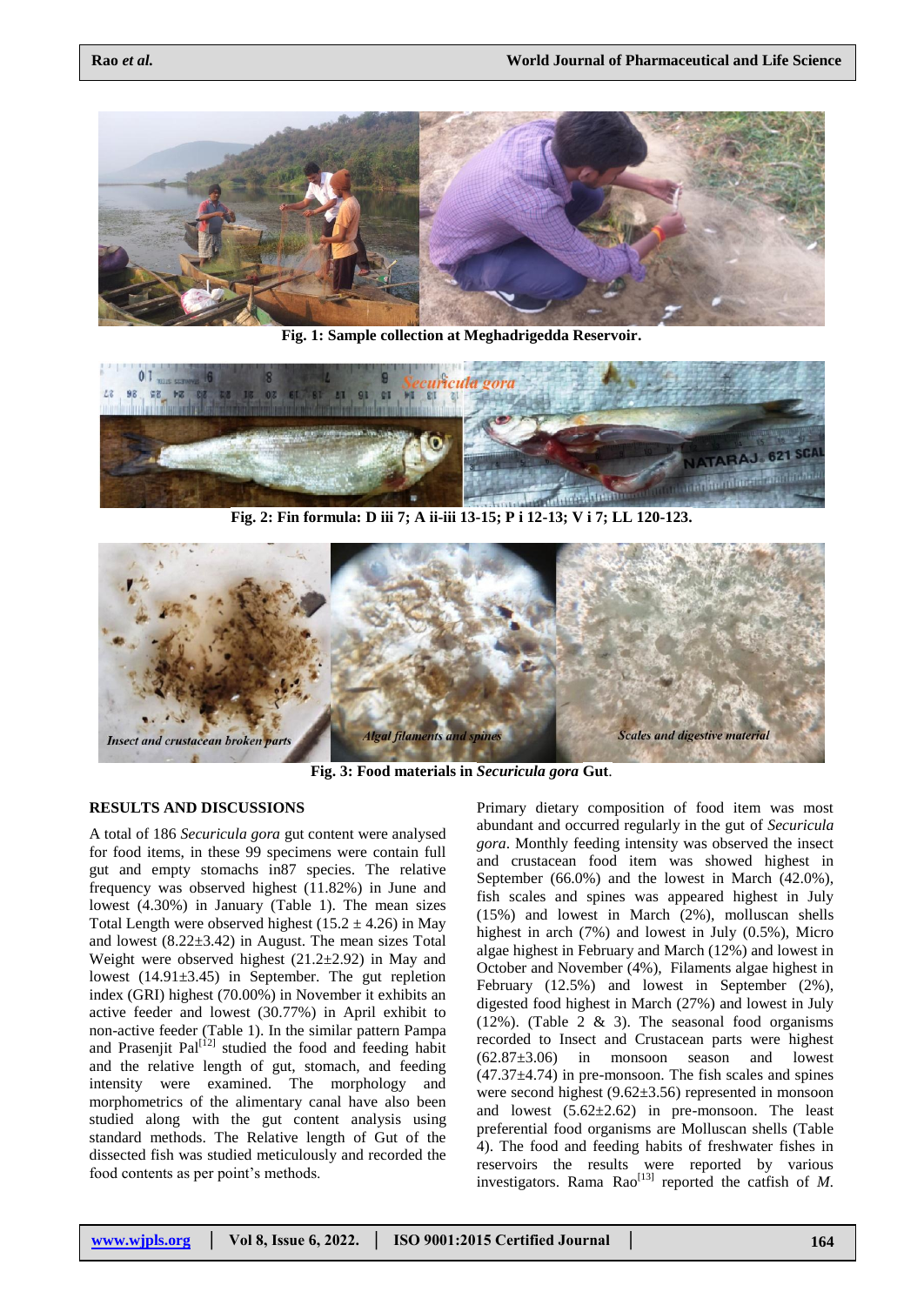*tengara* diet composition of crustaceans and insect parts (82.40%) constituted the most important diet followed by fish remains (75.00%), plant materials (76.85%), molluscs (71.30%), algae/ protozoan (68.98%), detritus (52.78%) and sand grains (33.33%) in Lower Manair Dam. Kiran and Puttaiah<sup> $[14]$ </sup> represented the order of preference of the food items were: desmids, bluegreens, chlorococcales, diatoms and zooplankton from Bhadra Reservoir, Karnataka.

The results of stomach contents were sorted out into categories using Relative Frequency (%RF) methods, it is highest (11.82) in June and less (4.3) in January. An average seasonal variation of RF% resulted more  $(10.21 \pm 1.58)$  in monsoon period and low  $(6.85 \pm 2.46)$  in post-monsoon period (Table 2 & 4). The mean Gastro Somatic Index (GSI%) highest (6.10) in September and lowest in (1.79) in May. The mean seasonal variation highest (4.78±1.28) recorded in Post-monsoon and lowest  $(2.43\pm0.51)$  in Pre-monsoon seasons (Table 2 & 4). The mean condition factor highest (2.3) in September and lowest (0.2) in August, an average seasonal variation of K factor highest  $(1.22 \pm 0.23)$  in post-monsoon period and low  $(0.67\pm0.08)$  in pre-monsoon period (Table 3 & 4). Rama Rao<sup>[15]</sup> reported the numerical method of various food organisms in *Xenentodon cancila* and *Hyporhamphus gaimardi* contributes major food organisms were vertebrates 32.00% followed by

crustaceans/insect parts 27.56%, fish remains 18.37%, plant materials12.59% and miscellaneous 9.48% were noticed from Lower Manair Dam. Adadu et al.<sup>[16]</sup> studied *Labeo coubie* in Lower Benue River were in good condition, taking a critical look at the mean condition factor and the standard deviation. The mean body weight was 183.23+22.13 showing the mean condition factor of 1.84+0.12.

Present results mentioned an average yearly food organisms was observed in the gut content for insect and crustacean food item appeared to be highest 55.33% of the total percentage of occurrence, followed by digested food 18.45%, Filaments algae 7.87%, Micro algae 7.76, scales and spines 7.16 and lowest Molluscan shalls were observed in entire study period (Table 3, Fig 6). The results of seasonal variations of average and standard values of food items dominance during study period analysed and represented in Table 4, Fig 7 to 15. Mamun and Azad<sup>[17]</sup> reported to dominance of insects  $(35.89%)$ and Zooplankton (31.79%) (Rotifera and Crustacea) should be treated as the basic food in *Oxygaster bacaila* from Kaptai Lake. The present study it should be claimed that *Securicula gora* mainly depend on insects, Zooplankton, Crustaceans and Phytoplankton, Which is rightly indicated that the fish *Securicula gora* is a omnivorous with preference for animal nature like insects and Zooplankton plankton.

**Table 1: Mean size variation, condition factor and feeding intensity of** *Securicula gora.*

|            |                              | <b>Records on food availability</b> |                   | Mean             | <b>Mean Wt</b>   | <b>GRI</b> | Feeding       |  |
|------------|------------------------------|-------------------------------------|-------------------|------------------|------------------|------------|---------------|--|
| Month      | <b>Sample</b><br>$size/RF\%$ | Full<br>stomachs                    | Empty<br>stomachs | TL(cm)           | (g)              | $($ %)     | intensity     |  |
| June       | 22/11.82                     | 10                                  | 12                | $13.8 \pm 2.05$  | $19.3 \pm 2.30$  | 45.45      | Non-active    |  |
| July       | 19/10.22                     | 08                                  | 11                | $12.82{\pm}4.24$ | $18.42 \pm 3.12$ | 42.10      | Non-active    |  |
| Aug        | 20/10.75                     | 10                                  | 10                | $8.22 \pm 3.42$  | $16.52 \pm 2.86$ | 50.00      | Active feeder |  |
| Sep        | 15/8.06                      | 08                                  | 07                | $8.62 \pm 2.89$  | $14.91 \pm 3.45$ | 53.33      | Active feeder |  |
| Oct        | 18/9.68                      | 12                                  | 06                | $10.11 \pm 3.12$ | $15.32 \pm 4.25$ | 66.66      | Active feeder |  |
| <b>Nov</b> | 10/5.37                      | 07                                  | 03                | $10.53 \pm 3.44$ | $16.04 \pm 5.01$ | 70.00      | Active feeder |  |
| Dec        | 15/8.06                      | 10                                  | 05                | $12.04 \pm 4.12$ | $16.24 \pm 4.32$ | 66.66      | Active feeder |  |
| Jan        | 8/4.30                       | 06                                  | 02                | $11.89 \pm 2.01$ | $18.42 \pm 5.42$ | 75.00      | Active feeder |  |
| Feb        | 16/8.60                      | 10                                  | 06                | $13.18 \pm 3.28$ | $18.34 \pm 3.26$ | 62.50      | Active feeder |  |
| Mar        | 12/6.45                      | 07                                  | 05                | $14.27 \pm 1.82$ | $20.23 \pm 4.24$ | 58.33      | Active feeder |  |
| Apr        | 13/6.99                      | 04                                  | 09                | $14.5 \pm 1.25$  | $19.64 \pm 3.33$ | 30.77      | Non-active    |  |
| May        | 18/9.67                      | 07                                  | 11                | $15.2 \pm 4.26$  | $21.2 \pm 2.92$  | 38.88      | Non-active    |  |
|            | 186                          | 99                                  | 87                |                  |                  |            |               |  |

| <b>Month</b> | RF%   | Food<br>weight $(g)$ | Mean<br>$GSI$ (%) | Primary dietary composition (%IFD)                                                                                                                                                   |  |
|--------------|-------|----------------------|-------------------|--------------------------------------------------------------------------------------------------------------------------------------------------------------------------------------|--|
| June         | 11.82 | 0.52                 | 2.63              | Insect and Crustacean broken parts (60.5), fish scales and spines<br>$(7.50)$ , mollusca shells $(3.5)$ , Micro algae $(10.0)$ , Filaments algae<br>$(5.5)$ , digested food $(13.0)$ |  |
| July         | 10.22 | 0.61                 | 3.31              | Insect and Crustacean broken parts (65.0), fish scales and spines<br>$(15.0)$ , mollusca shells $(0.5)$ , Micro algae $(5.0)$ , Filaments algae<br>$(2.5)$ , digested food $(12.0)$  |  |
| Aug          | 10.75 | 0.78                 | 4.72              | Insect and Crustacean broken parts (60.0), fish scales and spines<br>$(8.0)$ , mollusca shells $(0.3)$ , Micro algae $(7.2)$ , Filaments algae                                       |  |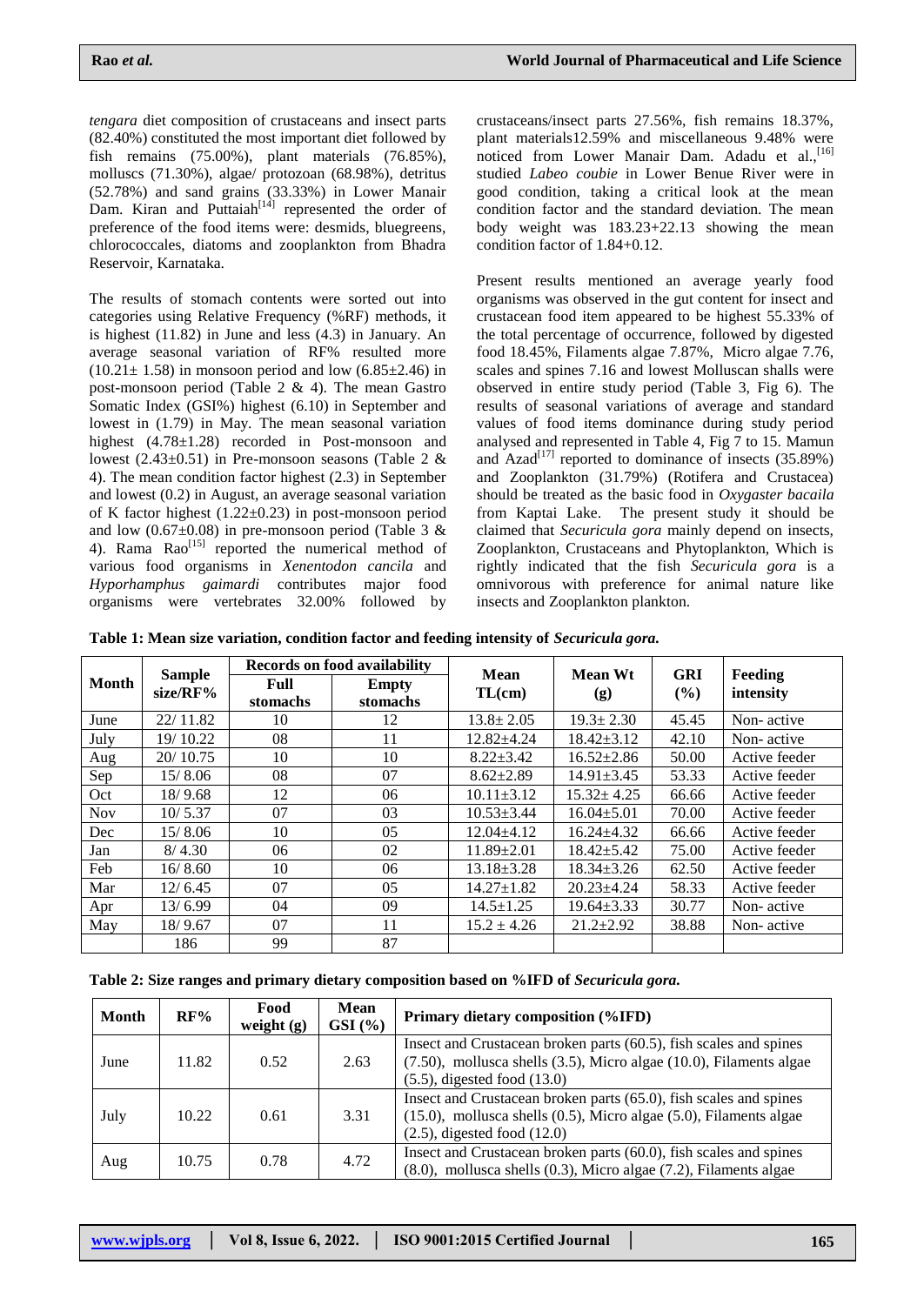|            |      |      |      | $(4.0)$ , digested food $(20.5)$                                           |  |  |
|------------|------|------|------|----------------------------------------------------------------------------|--|--|
|            |      |      |      | Insect and Crustacean broken parts (66.0), fish scales and spines          |  |  |
| Sep        | 8.06 | 0.91 | 6.10 | (8.0), mollusca shells (0.5), Micro algae (5.0), Filaments algae           |  |  |
|            |      |      |      | $(2.0)$ , digested food $(18.5)$                                           |  |  |
|            |      |      |      | Insect and Crustacean broken parts (63.0), fish scales and spines          |  |  |
| Oct        | 9.68 | 0.91 | 5.93 | (7.0), mollusca shells (3.0), Micro algae e (4.0), Filaments algae         |  |  |
|            |      |      |      | $(8.0)$ , digested food $(15.0)$                                           |  |  |
|            |      |      |      | Insect and Crustacean broken parts (60.0), fish scales and spines          |  |  |
| <b>Nov</b> | 5.37 | 0.89 | 5.54 | $(10.0)$ , mollusca shells $(3.0)$ , Micro algae $(4.0)$ , Filaments algae |  |  |
|            |      |      |      | $(8.0)$ , digested food $(15.0)$                                           |  |  |
|            |      |      |      | Insect and Crustacean broken parts (52.0), fish scales and spines          |  |  |
| Dec        | 8.06 | 0.75 | 4.61 | $(5.0)$ , mollusca shells $(5.0)$ , Micro algae $(6.0)$ , Filaments algae  |  |  |
|            |      |      |      | $(10.0)$ , digested food $(22.0)$                                          |  |  |
|            |      |      |      | Insect and Crustacean broken parts (48.0), fish scales and spines          |  |  |
| Jan        | 4.3  | 0.56 | 3.04 | (3.0), mollusca shells (5.0), Micro algae (10.0), Filaments algae          |  |  |
|            |      |      |      | $(9.0)$ , digested food $(25.0)$                                           |  |  |
|            |      |      |      | Insect and Crustacean broken parts (45.0), fish scales and spines          |  |  |
| Feb        | 8.6  | 0.56 | 3.02 | $(5.5)$ , mollusca shells $(5.0)$ , Micro algae $(12.0)$ , Filaments algae |  |  |
|            |      |      |      | $(12.5)$ , digested food $(20.0)$                                          |  |  |
|            |      |      |      | Insect and Crustacean broken parts (42.0), fish scales and spines          |  |  |
| Mar        | 6.45 | 0.52 | 2.57 | $(2.0)$ , mollusca shells $(7.0)$ , Micro algae $(12.0)$ , Filaments algae |  |  |
|            |      |      |      | $(9.0)$ , digested food $(27.0)$                                           |  |  |
|            |      |      |      | Insect and Crustacean broken parts (50.0), fish scales and spines          |  |  |
| Apr        | 6.99 | 0.46 | 2.34 | $(8.0)$ , mollusca shells $(5.0)$ , Micro algae $(8.0)$ , Filaments algae  |  |  |
|            |      |      |      | $(12.0)$ , digested food $(17.0)$                                          |  |  |
|            |      |      |      | Insect and Crustacean broken parts (52.5), fish scales and spines          |  |  |
| May        | 9.67 | 0.38 | 1.79 | (7.0), mollusca shells (4.0), Micro algae (10.0), Filaments algae          |  |  |
|            |      |      |      | $(12.0)$ , digested food $(16.5)$                                          |  |  |

# **Table 3: Index of Food Dominance (IFD) and Average Gut Fullness (AGF).**

| <b>Season</b>    | month      | К-<br><b>Factor</b> | <b>Insect and</b><br><b>Crustacean</b><br>broken parts | fish scales<br>and spines | <b>Molluscan</b><br>shalls | <b>Micro</b><br>algae | <b>Filaments</b><br>algae | digested<br>food |
|------------------|------------|---------------------|--------------------------------------------------------|---------------------------|----------------------------|-----------------------|---------------------------|------------------|
|                  | June       | 0.7                 | 60.5                                                   | 7.5                       | 3.5                        | 10.0                  | 5.5                       | 13.0             |
|                  | July       | 0.9                 | 65.0                                                   | 15.0                      | 0.5                        | 5.0                   | 2.5                       | 12.0             |
| Monsoon          | Aug        | 0.2                 | 60.0                                                   | 8.0                       | 3.0                        | 7.2                   | 4.0                       | 20.5             |
|                  | Sep        | 2.3                 | 66.0                                                   | 8.0                       | 0.5                        | 5.0                   | 2.0                       | 18.5             |
|                  | Oct        | 1.5                 | 63.0                                                   | 7.0                       | 3.0                        | 4.0                   | 8.0                       | 15.0             |
|                  | <b>Nov</b> | 1.4                 | 60.0                                                   | 10.0                      | 3.0                        | 4.0                   | 8.0                       | 15.0             |
| monsoon<br>Post- | Dec        | 0.9                 | 52.0                                                   | 5.0                       | 5.0                        | 6.0                   | 10.0                      | 22.0             |
|                  | Jan        | 1.1                 | 48.0                                                   | 3.0                       | 5.0                        | 10.0                  | 9.0                       | 25.0             |
| monsoon<br>Pre   | Feb        | 0.8                 | 45.0                                                   | 5.5                       | 5.0                        | 12.0                  | 12.5                      | 20.0             |
|                  | Mar        | 0.7                 | 42.0                                                   | 2.0                       | 7.0                        | 12.0                  | 9.0                       | 27.0             |
|                  | Apr        | 0.6                 | 50.0                                                   | 8.0                       | 5.0                        | 8.0                   | 12.0                      | 17.0             |
|                  | May        | 0.6                 | 52.5                                                   | 7.0                       | 4.0                        | 10.0                  | 12.0                      | 16.5             |
|                  | Average    |                     | 55.33                                                  | 7.16                      | 3.71                       | 7.76                  | 7.87                      | 18.45            |

## **Table 4: Seasonal variations of average food organisms dominance during study period.**

| <b>Season</b>                | <b>Monson</b>    | Post-monsoon     | <b>Pre-monsoon</b> |  |
|------------------------------|------------------|------------------|--------------------|--|
| Insects and Crustacean parts | $62.87 \pm 3.06$ | $55.75 \pm 6.94$ | 47.37±4.74         |  |
| Fish scales and spines       | $9.62 \pm 3.56$  | $6.25 \pm 2.98$  | $5.62 \pm 2.62$    |  |
| Molluscan shells             | $1.87 \pm 1.60$  | $4.0 \pm 1.15$   | $5.25 \pm 1.25$    |  |
| Micro algae                  | $6.80 \pm 2.37$  | $6.0 \pm 2.82$   | $10.5 \pm 1.91$    |  |
| Filaments algae              | $3.50 \pm 1.58$  | $8.75 \pm 0.95$  | $11.37 \pm 1.60$   |  |
| Digested food                | $16.0 \pm 4.14$  | $19.25 \pm 5.06$ | $20.12 \pm 4.83$   |  |
| Relative Frequency (%RF)     | $10.21 \pm 1.58$ | $6.85 \pm 2.46$  | $7.92 + 1.47$      |  |
| K-Factor                     | $1.02 \pm 0.77$  | $1.22 \pm 0.23$  | $0.67 \pm 0.08$    |  |
| Gut repletion index (GRI)    | 47.72±4.94       | $69.58 \pm 3.94$ | $47.62 \pm 15.23$  |  |
| Mean Gastro Somatic Index %  | $4.19 \pm 1.54$  | $4.78 + 1.28$    | $2.43 \pm 0.51$    |  |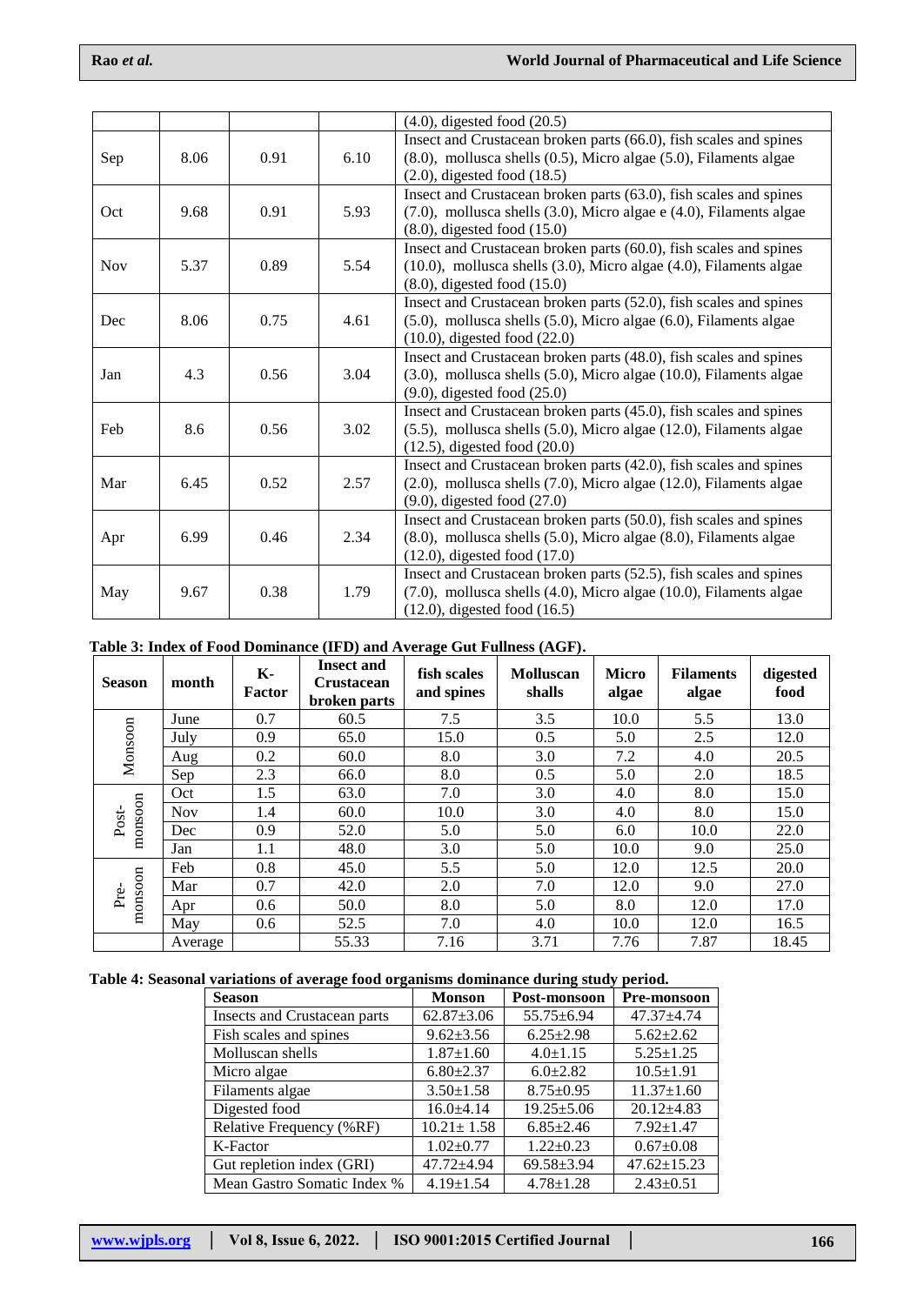



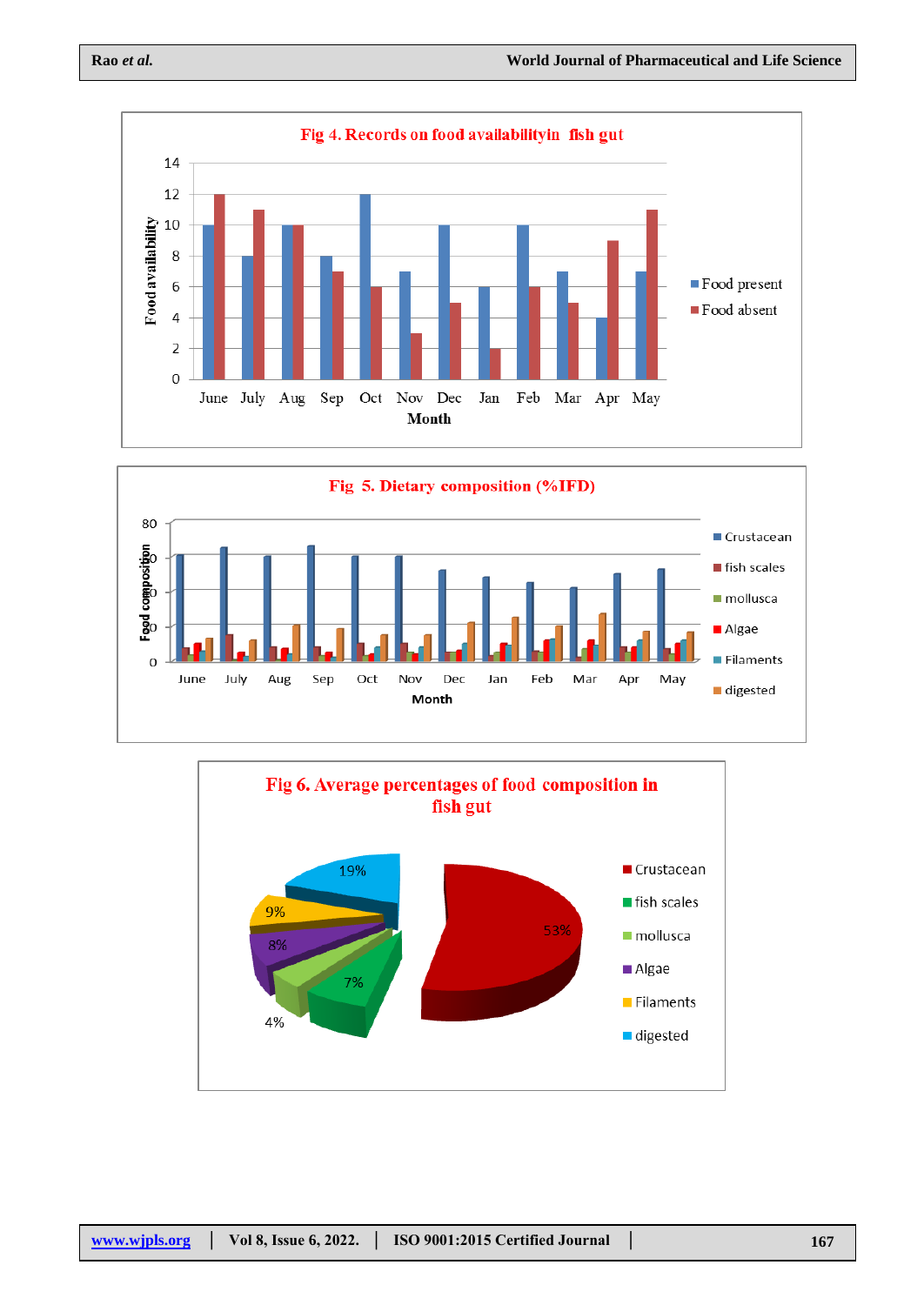

#### **CONCLUSION**

Gut content analysis in *Securicula gora* revealed that crustaceans are the most preferred food items. It, perhaps, is a surface feeder with occasional visits to the column. Another interesting observation from the present data is that the feeding intensity was low during spawning months from April to August. In general during spawning season the feeding rate would be at the minimum and immediately after spawning it gets increased as the organisms feed voraciously to recover fast. According to the gut content analysis in the present study crustaceans were found to be the preferential food for *Securicula gora*, next being fish larva. During summer months when the water column drops considerably and the availability of the above said organisms is minimum, to browse and feed on column organisms like, molluscans and filamentous algae. However, the presence of crustaceans at times indicates that in the absence or non availability of preferential food they feed on other organisms.

#### **ACKNOWLEDGEMENTS**

The authors would like to thank Dr. Pola Bhaskar IAS, Commissioner, Collegiate Education, Andhra Pradesh, and Dr. I. Vijaya Babu, Principal, Dr. V. S. Krishna Govt. Degree College & PG College, Visakhapatnam, for his constant encouragement and providing necessary facilities during entire study period.

### **REFERENCES**

- 1. Oronsaye CG, Nakpodia FA. Pak J Sci Ind Res., 2005; (48): 118-121.
- 2. Olojo EAA, Olurin KB, Osiikoya OJ. World Fish Centre Quarterly, 2003; (26): 421-424.
- 3. Fagade SO, Olaniyan CIO. J Fish Biol., 1972; (4): 519-533.